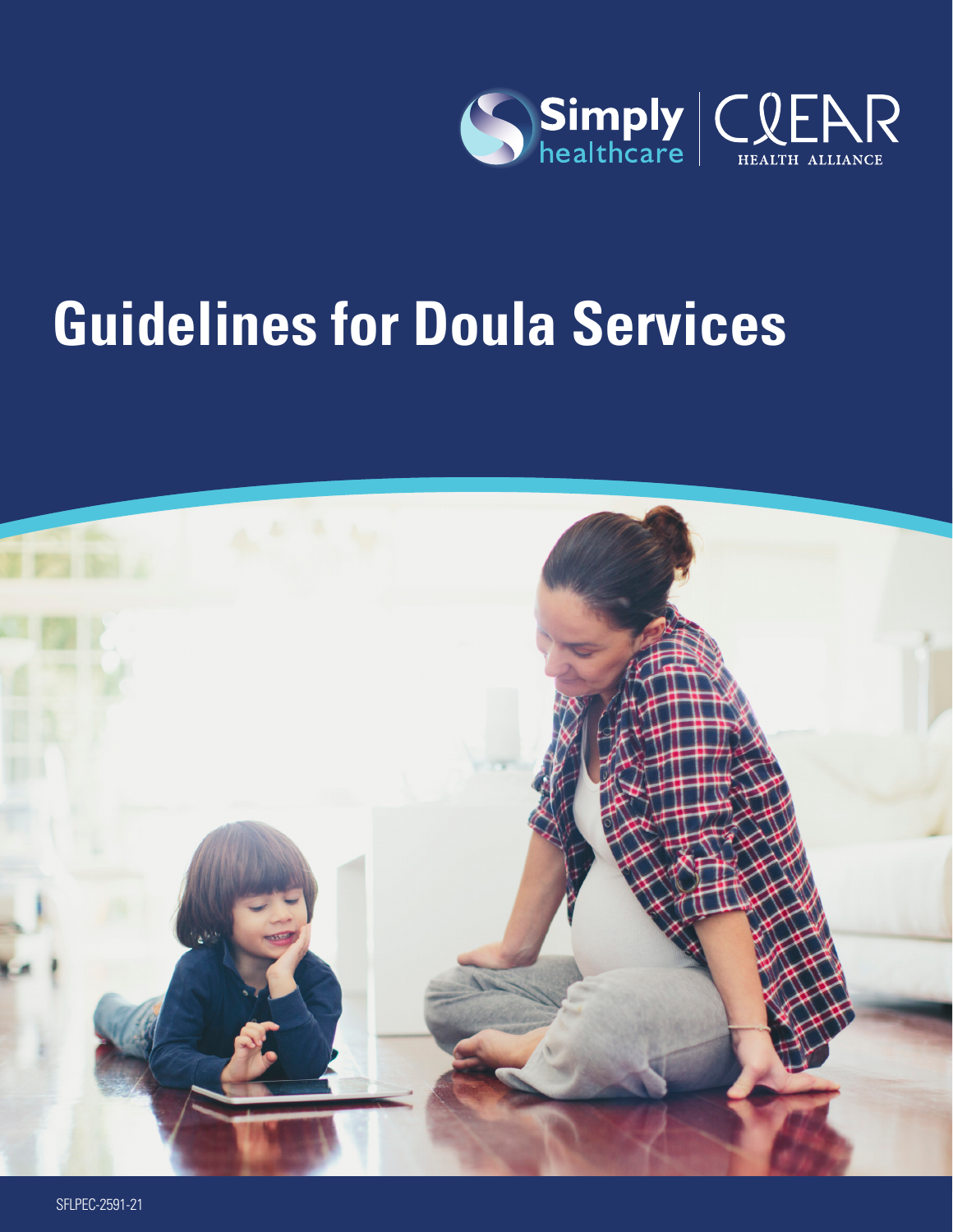**This guide has been developed to give guidance to Doula providers who render services during the continuity of care (COC) period and thereafter to members who transition into Simply Healthcare Plans, Inc. (Simply) and Clear Health Alliance (CHA).**

## **National Doula Network**

Simply and CHA use the National Doula Network\* for doula services. For doulas wanting to provide care to Simply and CHA members, please contact the National Doula Network for participation via:

- Phone: **877-436-8527**
- Email: hello@nationaldoula.com
- Website: **nationaldoulanetwork.com/network**  > Join us

## **Continuity of care**

We want to remind providers that the Statewide Medicaid Managed Care Managed Medical Assistance (SMMC MMA) requirements for COC for new members mandate that we pay for COC services rendered to new enrollees transitioning to Simply and CHA. In the event a new Simply or CHA member is receiving prior authorized, ongoing treatment with any provider, including services previously authorized under the feefor-service delivery system or by the enrollee's previous managed care plan, Simply or CHA is responsible for the costs of continuation of such treatment. This responsibility stands without any form of authorization and without regard to whether such services are being provided by participating or nonparticipating providers for up to 60 days after the effective date of enrollment. Simply and CHA will reimburse nonparticipating providers at the rate they received for services rendered to the enrollee immediately before the enrollee transitioning for a minimum of 30 days unless said provider agrees to an alternative rate. The provider must have a National Provider Identifier (NPI) number and an active Medicaid ID (MID) in order to be eligible for payments.

For reimbursement outside of the COC period, a prior authorization and single case agreement will be required for doulas who are not contracted with Simply or CHA.

## **Prior authorization process**

- Phone: **844-445-4296**
- Fax: **800-964-3627**
- Availity: **availity.com**
- Please complete the *Pre-Certification Request Form*: **https://provider. simplyhealthcareplans.com** > Resources > Forms > Other Forms > Medicaid/Florida Healthy Kids Precertification Request Form.

#### **Paper claims process**

Please ensure that claims are submitted on a *CMS-1500* claim form and include but are not limited to the following:

- Complete and correct member demographic (for example, DOB, Medicaid ID, etc.)
- Correct plan information
- Billing and rendering provider MID number and NPI number
- Billing provider address cannot be a P.O. Box (a Medicaid agency requirement)
- Member diagnosis
- Procedure codes as listed on *Single Case Agreement (SCA)* — also listed under approved service codes
- Procedure code diagnosis pointer

#### **Submit SMMC MMA program claims to the following address:**

#### **Paper claims**

Simply Healthcare Plans, Inc. Attn: Statewide Medicaid Managed Care Managed Medical Assistance P.O. Box 61010 Virginia Beach, VA 23466-1020

## **Electronic claims process**

Electronic claims can be submitted to Simply and CHA using our claims clearinghouse, Availity.\* See the instructions below on how to register with Availity.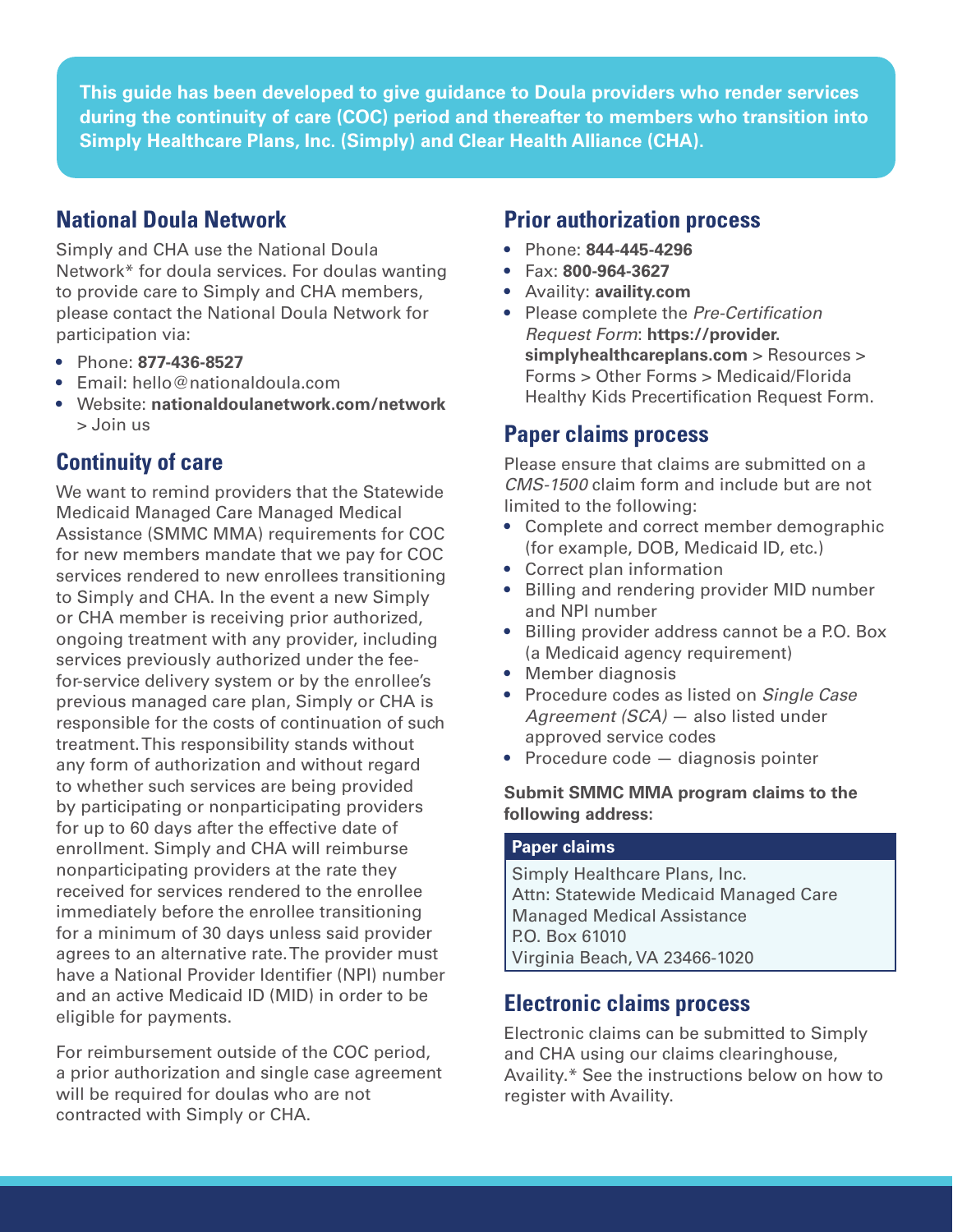# **Registering to use Availity**

To register with Availity, go to **[availity.com](http://www.availity.com)** and select **Register**.

After your registration is complete, you can log in to verify your patients' eligibility and benefits, submit claims, track remittances and more.

#### **When logging in for the first time, Availity will prompt you to:**

- Accept privacy and security statements.
- Accept a confidentiality agreement.
- Choose three security questions and answers.
- Create a new password.
- Verify your email address.

It's important that you don't share your user ID or password with others. You will receive a verification email after you enter this information. Select the link in the email to complete your registration with Availity.

# **Submitting a claim via Availity:**

- Log in to the Availity Portal at **[availity.com](http://www.availity.com)**.
- Select **Claims & Payments** from the top navigation bar.
- Select **Professional Claim** from the options displayed.
- In the *Payer* field, select **Simply Healthcare Plans, Inc.** for Simply members and select **Clear Health Alliance** for CHA members.
- All fields reflecting an asterisk (\*) must be completed for the submission of the claim.

Clean claims are paid or denied within 15 days for electronic or 20 days for paper from the date of receipt. A paper check will be issued for approved claims.

| <b>Electronic claims</b>        |              |
|---------------------------------|--------------|
| Simply payer ID:                | <b>SMPLY</b> |
| Clear Health Alliance payer ID: | <b>CLEAR</b> |

## **Approved Doula service codes and diagnosis**

| <b>Codes</b> | Description                           |
|--------------|---------------------------------------|
| S9445        | Prenatal education (patient education |
|              | non classified, non-physician)        |

| <b>Codes</b>    | <b>Description</b>                                                                                                                                                                                                                         |
|-----------------|--------------------------------------------------------------------------------------------------------------------------------------------------------------------------------------------------------------------------------------------|
| <b>S9445 TS</b> | Postpartum education (patient education<br>non classified, non-physician)                                                                                                                                                                  |
| 59400 XU        | Routine obstetric care including<br>antepartum care, vaginal delivery (with<br>or without episiotomy, and/or forceps)<br>and postpartum care                                                                                               |
| 59409 XU        | Doula support for vaginal delivery only                                                                                                                                                                                                    |
| 59510 XU        | Standard doula benefit with support at<br>cesarean delivery; Global code: routine<br>obstetric care including antepartum<br>care, C-section delivery, and postpartum                                                                       |
| 59514 XU        | Doula support during Cesarean delivery<br>only. 1 per delivery                                                                                                                                                                             |
| 59610 XU        | Standard doula benefit with support at<br>VBAC delivery; Routine obstetric care<br>including antepartum care, vaginal<br>delivery (with or without episiotomy,<br>and/or forceps) and postpartum care,<br>after previous cesarean delivery |
| 59612 XU        | Doula support for VBAC delivery only,<br>with or without episiotomy and/or<br>forceps                                                                                                                                                      |
| 59618 XU        | Doula support for routine obstetric care<br>including antepartum care, vaginal<br>delivery (with or without episiotomy, and/<br>or forceps) and postpartum care, after<br>failed attempt at vaginal delivery after<br>cesarean.            |
| 59620 XU        | Doula support for Cesarean delivery only,<br>following attempted vaginal delivery after<br>previous cesarean delivery                                                                                                                      |

| <b>Codes</b> | <b>Description</b>                   |
|--------------|--------------------------------------|
| 732.2        | Encounter for childbirth instruction |
| l 732.3      | Encounter for childcare instruction  |

Submit corresponding Z codes for potential hazards identified that may impact the health status of members via claims submissions. Use the *SDoH Diagnosis Code Reference Sheet (Z Codes)* at **https://provider. simplyhealthcareplans.com/docs***.*